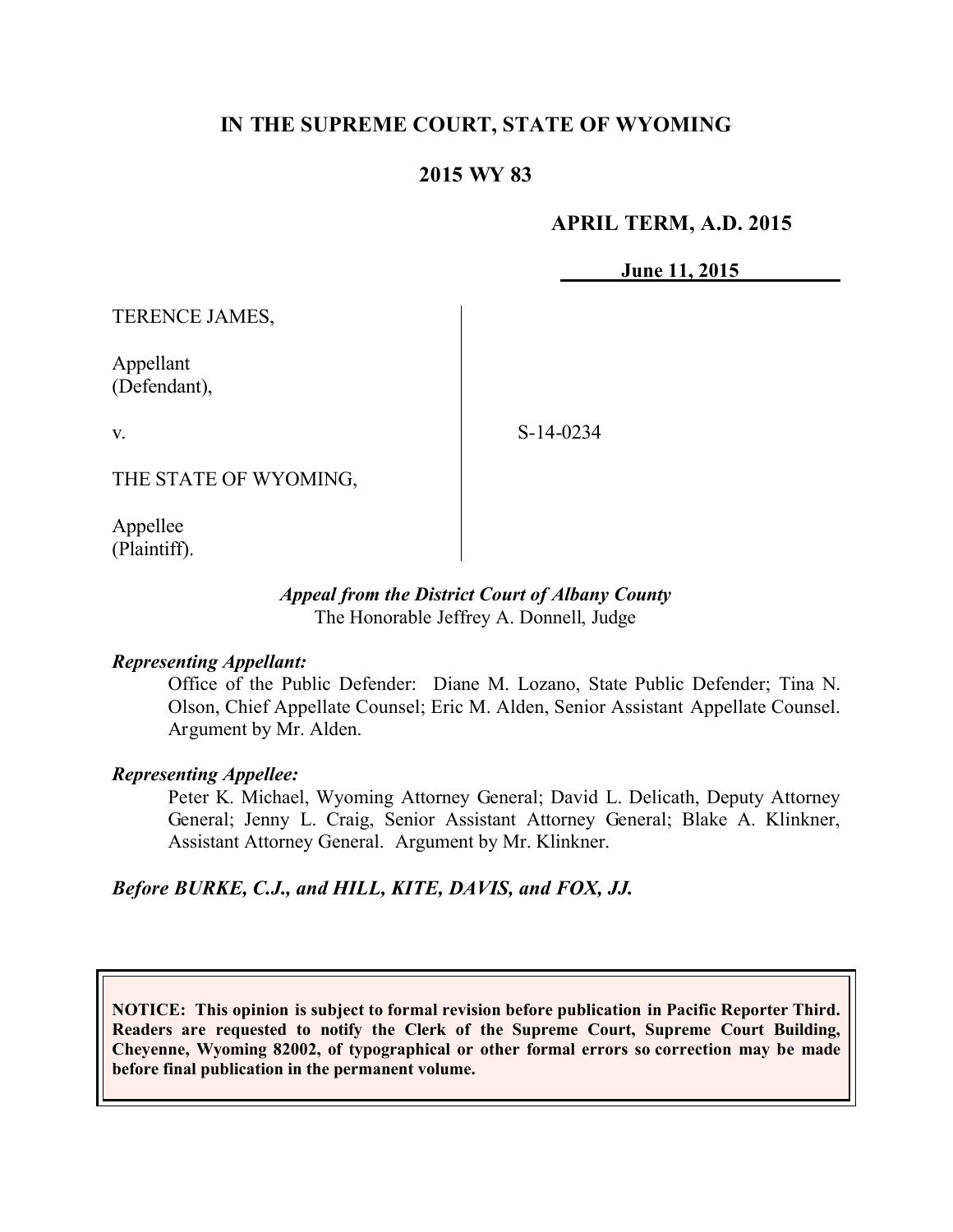## **KITE, Justice.**

[¶1] Terence James appeals his conviction for aiding and abetting aggravated robbery, claiming the district court denied him the right to due process when it refused to instruct the jury on his defense of duress. We conclude Mr. James was denied his right to a fair trial when the district court ruled the duress defense instruction would not be given to the jury after Mr. James testified and admitted the elements of the crime, leaving him with no defense whatsoever. We reverse and remand for a new trial.

### **ISSUE**

[¶2] Mr. James asserts he was denied his right to due process when the district court refused to instruct the jury on his defense of duress. The State contends the district court properly ruled Mr. James was not entitled to the instruction because he did not present competent evidence establishing a prima facie case of duress.

## **FACTS**

[¶3] On January 1, 2013, Mr. James and Kevin Lewis entered the Fairfield Inn in Laramie, Wyoming wearing bandanas over their faces. Mr. Lewis told the front desk clerk this was a robbery and brandished a gun. The desk clerk opened the side door to allow Mr. Lewis behind the desk and Mr. Lewis asked him to open the drawer and show him the money. Mr. Lewis removed the money and asked whether there was a safe. The desk clerk said there was but he did not have the combination. Mr. Lewis asked the clerk for his wallet. Mr. Lewis and Mr. James then left the hotel.

[¶4] On January 11, 2013, a business was robbed in Cheyenne. Police stopped a vehicle matching the description of the car used in the robbery. Mr. Lewis and Mr. James were in the vehicle. During questioning, Mr. James told police he was not with Mr. Lewis when he committed the Cheyenne robbery earlier that evening. He said Mr. Lewis had attempted to contact him that day but he had refused to talk to him. Mr. James admitted his involvement in the Laramie robbery. He also told police he had been with Mr. Lewis when he committed a robbery in Colorado and attempted a robbery in Casper, Wyoming the week before. Mr. James was arrested and charged with accessory before the fact to aggravated robbery, in violation of Wyo. Stat. Ann.  $\S 6$ -1-201(a) and  $\S 6$ -2-401(a)(c)(ii) (LexisNexis 2011) for his involvement in the Laramie robbery.

[¶5] Prior to trial, Mr. James submitted the following jury instruction:

# **DEFENDANT'S PROPOSED JURY INSTRUCTION NO. J**

Duress Defense Instruction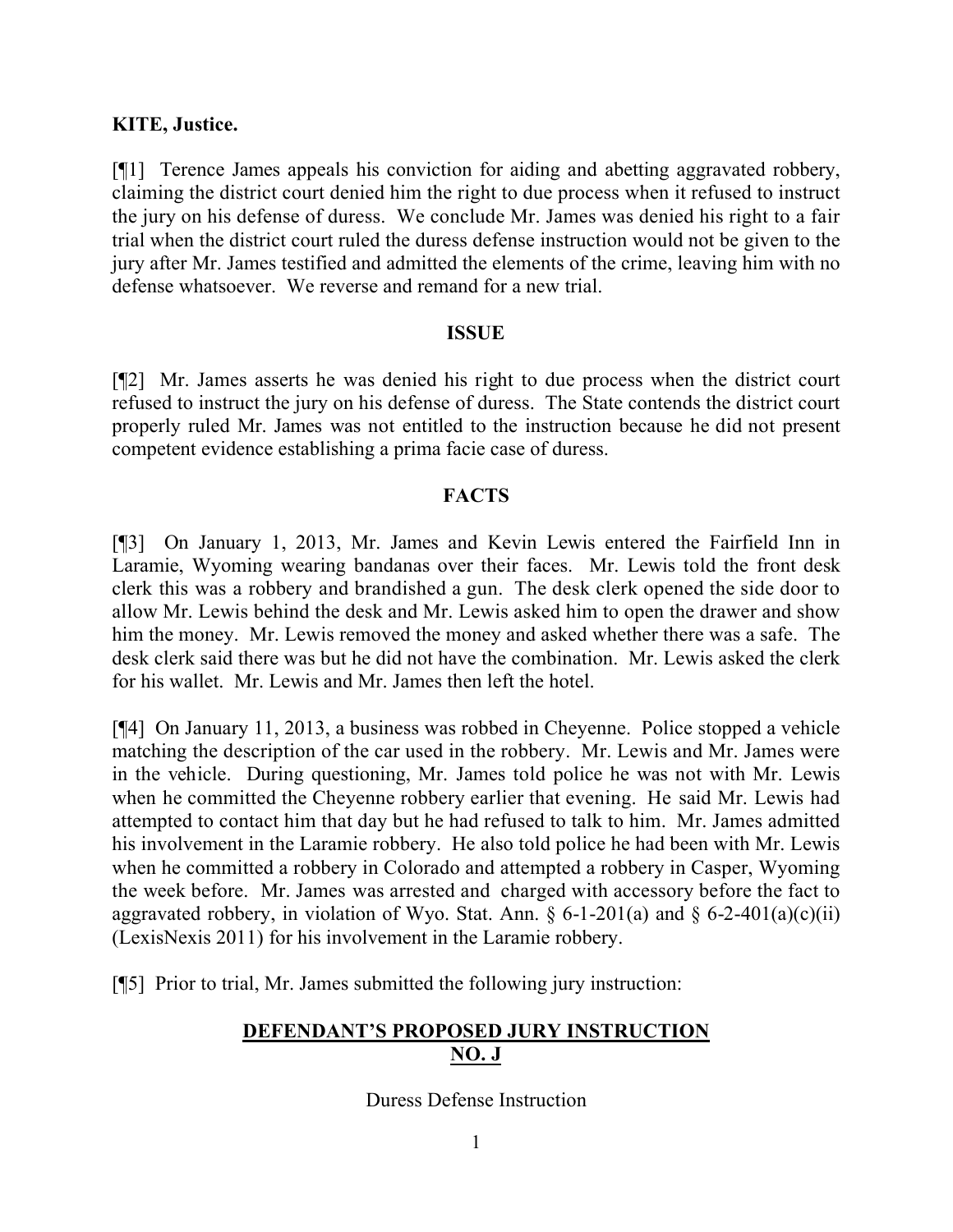[C]onduct which would otherwise constitute an offense is justified if a reasonable person would believe that he was compelled to engage in the proscribed conduct by the threat or [use] of immediate physical force against his person or the person of another which resulted or could result in serious physical injury which a reasonable person in the situation would not have resisted.

The State has the burden of proving beyond a reasonable doubt that the defendant did not act with such justification. If the State fails to carry this burden, then you must find the defendant not guilty of the charge.

[¶6] In her opening statement, defense counsel told the jury that Mr. James' presence during the motel robbery was compelled by Mr. Lewis' intimidating behavior and threats to harm Mr. James or his family. She told the jury that Mr. Lewis had easy access to Mr. James, his mother and his family because he lived with them. She told the jury that Mr. James did not want to participate in Mr. Lewis' criminal acts but feared that if he refused, Mr. Lewis would harm his family.

[¶7] During cross-examination of the State's witnesses, defense counsel made it clear that although Mr. James was present during the robbery, Mr. Lewis had the gun, did all the talking and took the money. Defense counsel also made it clear that Mr. James told police Mr. Lewis had threatened him and his mother and he was scared of Mr. Lewis.

[¶8] On the morning of the second day of trial, the district court held a jury instruction conference outside the presence of the jury. After hearing argument from counsel, the court decided any duress defense instruction given to the jury would state:

> Duress may be a defense to criminal charges. Thus conduct that would otherwise constitute a criminal offense may be justified if a reasonable person would believe that he was compelled to engage in that conduct by the threat or use of immediate physical force against his person or the person of another which results or could result in serious physical injury which a reasonable person in the situation would not have resisted.

> If there was a reasonable legal alternative to violating the law, a chance both to refuse to do the criminal act and also to avoid the threatened harm, the defense must fail.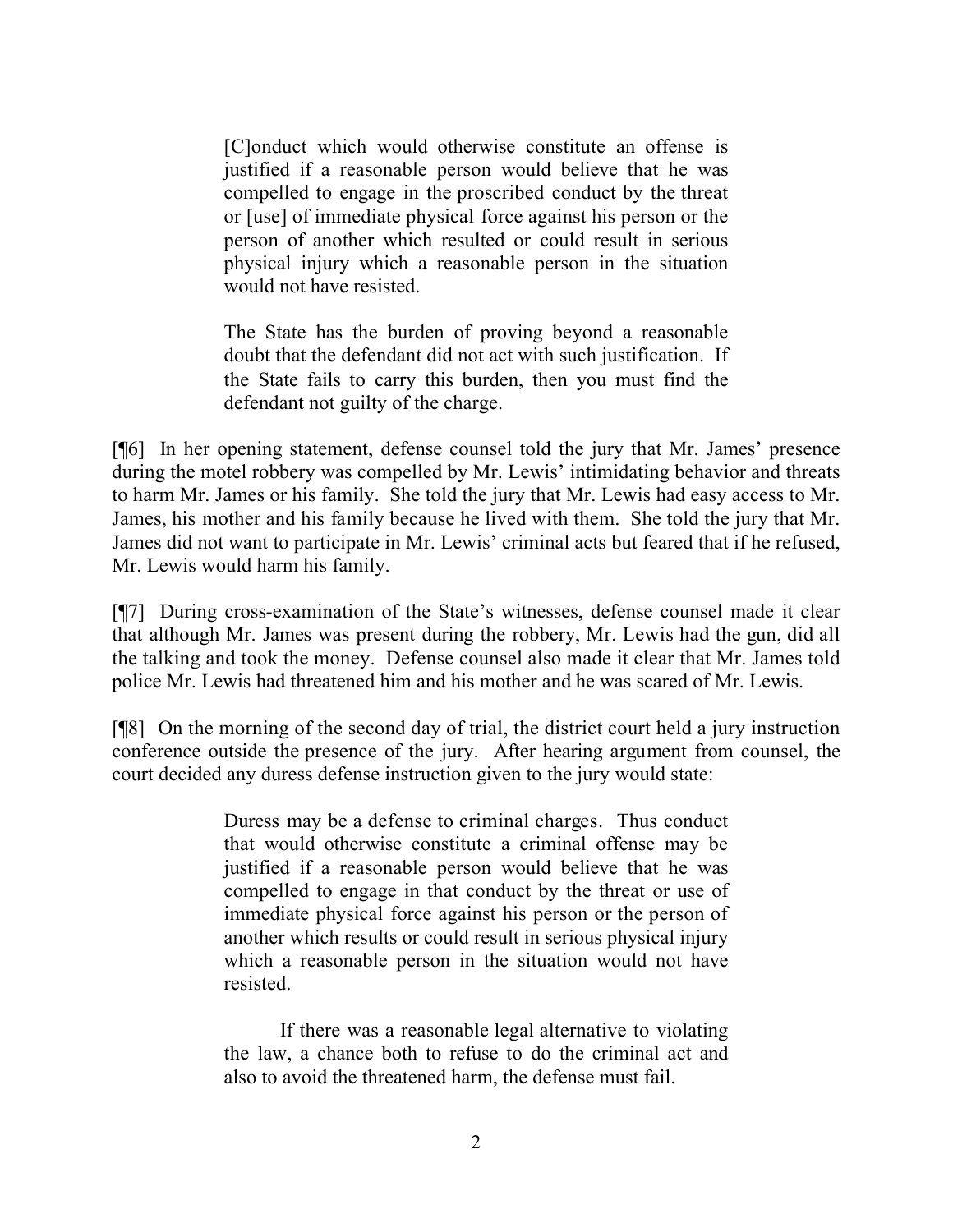The duress must be present, imminent or impending, and it must be of such a nature so as to induce a reasonable fear of death or serious bodily harm if the otherwise criminal act is not done.

The defendant carries the burden of proving the defense of duress.

The district court advised counsel:

Now, I will say this as well: I don't know what the evidence is going to be today, obviously. We're having this whole discussion based on the supposition that the evidence presented will support this instruction. That may or may not be the case.

And under *Campbell*, the Supreme Court requires a very narrow set of facts before this instruction becomes appropriate. A history of being a bad guy doesn't do it.

So we'll see whether or not we'll actually give this instruction at all. That will be based on what the evidence is this morning, okay?

[¶9] After the instruction conference, the defense presented its case. Mr. James was the only witness. He testified that he met Mr. Lewis in November of 2012 when Mr. Lewis, who was dating Mr. James' mother, began living with him and his mother in their home in Cheyenne, Wyoming. One day in December, Mr. James accompanied Mr. Lewis to take his mother to work. Mr. James had left his son with his sister and told her that he would be right back. After they dropped Mr. James' mother off at work, however, rather than returning home, Mr. Lewis drove to a club. Mr. James objected but Mr. Lewis ignored him. Inside the club, Mr. Lewis began arguing with other customers. They left the club, and outside in the parking lot Mr. Lewis pulled a gun and threatened to shoot people. Mr. James testified that Mr. Lewis then drove to a gas station. In the parking lot outside the gas station, Mr. Lewis made derogatory remarks to a female customer. Mr. James testified that the woman's boyfriend told Mr. Lewis to stop disrespecting his girlfriend and Mr. Lewis "got in his face." The woman came over to stop him and Mr. Lewis knocked a coffee cup out of her hand and punched her. Mr. James also testified that his mother and Mr. Lewis had an altercation in December of 2012 in which Mr. Lewis threatened to kill her if she ever left him and said that if Mr. James and his brother found out he had killed her, he would "deal with" them. Mr. James understood this to mean that Mr. Lewis would hurt them in some way. Mr. James testified that because of Mr. Lewis's aggressive and violent behavior, he was afraid of him.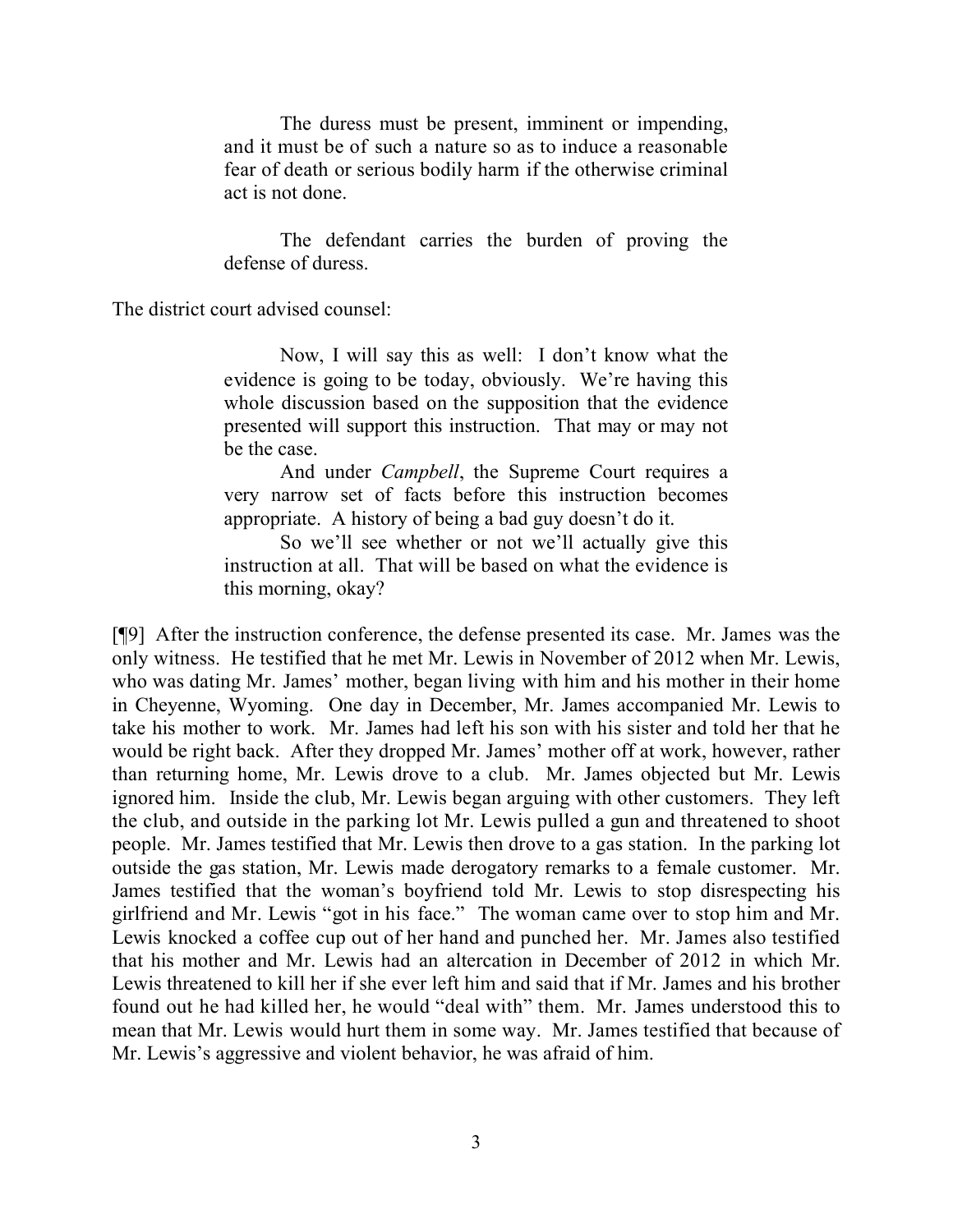[¶10] Mr. James testified that he and Mr. Lewis went to Chicago just before Christmas, 2012. Mr. Lewis told him he had friends there who were robbers and killers who would come to Mr. Lewis' assistance whenever he needed them. On their way back from Chicago on December 23, 2012, Mr. Lewis stopped at a motel in York, Nebraska. He told Mr. James they were getting a room for the night. They went inside and Mr. Lewis asked the front desk clerk whether the manager was there. She said, no, and, according to Mr. James, Mr. Lewis pulled out a gun and said "this [is] a robbery." Mr. James testified he was terrified. He said Mr. Lewis made the desk clerk lie down on the floor, took her purse, took money from behind the desk, and walked out of the motel. Mr. James testified that back in the car, he told Mr. Lewis he did not want to have anything to do with him and wanted to go home to his son. He testified that Mr. Lewis held the gun to his head and told him he would do whatever Mr. Lewis wanted him to do, or Mr. Lewis would do something to his family.

[¶11] Mr. James testified he was at a party at his mother's house eight days later when Mr. Lewis said he was going out to get more alcohol. Mr. James' mother told him to go with Mr. Lewis. Rather than going to a liquor store, however, Mr. Lewis drove onto the highway and headed in the direction of Laramie, Wyoming. Mr. James asked where they were going and Mr. Lewis said he would let Mr. James know when they got there. They drove to Laramie and stopped at the Fairfield Inn. Mr. Lewis parked the car, pulled bandanas out of the backseat, retrieved a gun from the glove compartment and told Mr. James to follow his lead. Mr. Lewis entered the motel and asked if the manager was there. The desk clerk said, no, and Mr. Lewis pulled out the gun and robbed him and the motel. Mr. James testified that he went into the motel with Mr. Lewis because of Mr. Lewis' threat to hurt his family if he did not do what Mr. Lewis told him to do. Mr. James testified he did not go to the police about Mr. Lewis' behavior because of Mr. Lewis' statement that his friends, whom Mr. Lewis described as "killers," would protect him and Mr. James did not know if they were watching him. He also said he had gone to the police before and they had not helped him.

[¶12] Mr. James testified that after his arrest he remained fearful of Mr. Lewis even though Mr. Lewis was also in custody. He related that during one interview with police, he could hear Mr. Lewis in the next room and was afraid Mr. Lewis was listening to him. He told the officer he did not want to go into detail about what had happened because he thought Mr. Lewis was listening. He testified that he was still afraid of Mr. Lewis at the time of trial even though Mr. Lewis was in jail because he had said that if Mr. James ever told on him, his friends would do something to Mr. James' family.

[¶13] Mr. James did not deny that he was with Mr. Lewis during the robbery. His entire defense was that he was there because, based on Mr. Lewis' violent and intimidating behavior and threats, he feared Mr. Lewis would harm him or his family if he did not cooperate. On cross-examination of Mr. James, the prosecutor established that in order to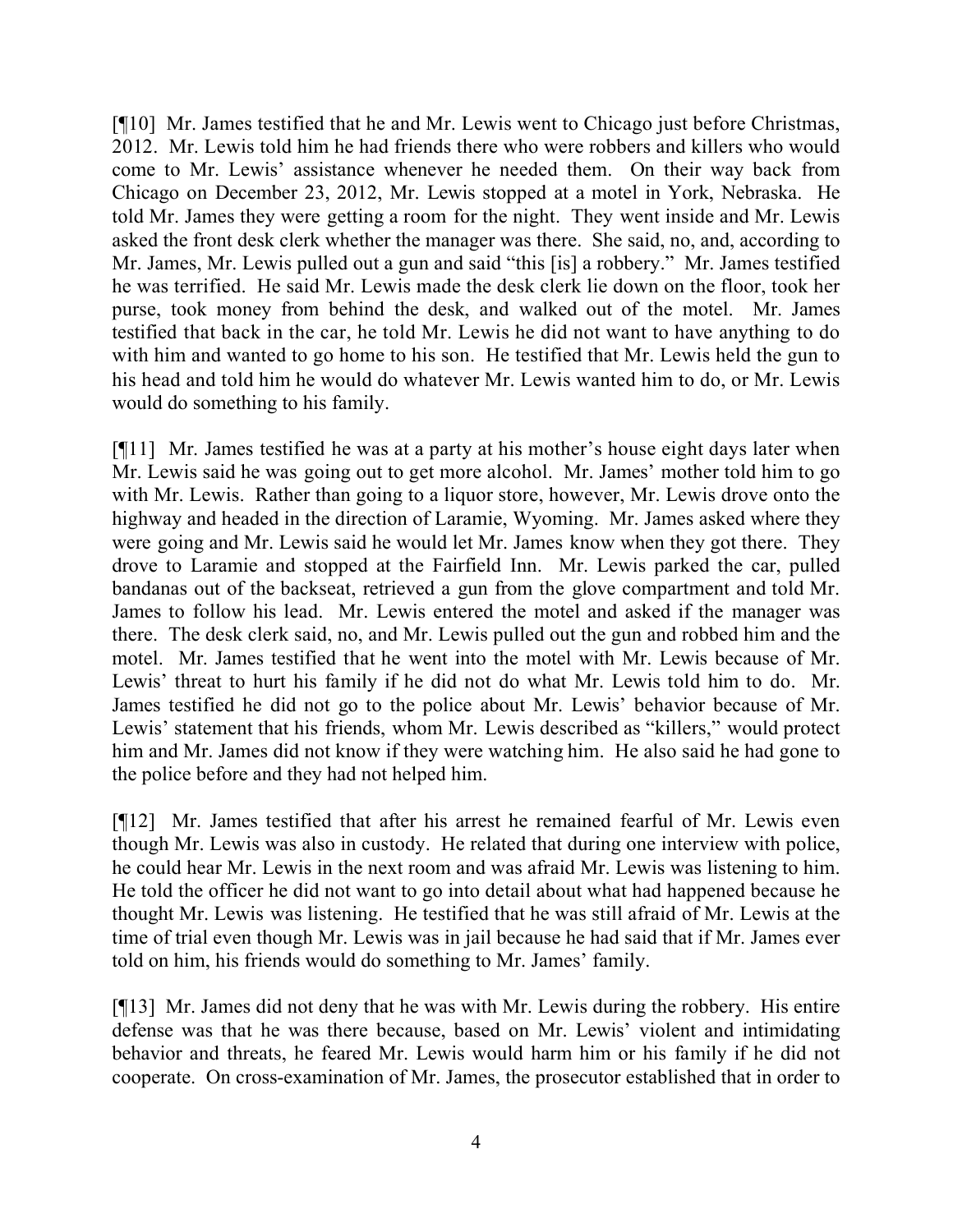claim duress as a defense, Mr. James had admitted all of the elements of the crime charged.

[¶14] After Mr. James' testimony, the district court held a final jury instruction conference outside the presence of the jury. The court informed counsel that it had not heard testimony supporting the duress defense instruction. Defense counsel argued that Mr. James' testimony that he was compelled to engage in criminal conduct by the threat of immediate physical force against his person or his family supported the instruction. The district court responded that there was no immediate or imminent threat; rather, there was one threat a week before the robbery. Defense counsel argued that Mr. James had a reasonable and genuine belief that Mr. Lewis had friends who would kill or harm him or his family. The district court responded:

> And what steps did he take, which he had the opportunity to take, in order to avoid committing the crime and in order to avoid the risk of harm? Does he tell anybody about any of this? No. Did he go to the police? No. When they got to Laramie, did he get out of the car and try to walk away? No. Did he do anything at all to try to avoid this socalled threat?

Defense counsel stated that Mr. James believed there was no alternative and did not believe the police would be able to protect his family. He believed if he did not participate either he or his family would be killed or harmed. Defense counsel argued that although in reality there may have been alternatives to cooperating with Mr. Lewis, Mr. James' fear of him and his easy access to Mr. James, his mother and his family, and his fear of Mr. Lewis' friends, reasonably led him to believe he had no alternative. Ruling the evidence did not support a finding that there was a present, imminent or impending threat and Mr. James had reasonable alternatives to violating the law, the district court declined to give the duress defense instruction. Additionally, the court ruled that counsel would not be allowed to argue duress in closing argument.

[¶15] The district court re-convened the jury and read them the instructions. Almost immediately in his closing argument, the prosecutor stated:

> I would like you to notice what's missing from this instruction packet. There is nothing about a duress defense. There is no duress defense in this case. You are not instructed on it. It doesn't apply to this case. Your duty is to apply the law as you're instructed.

> So there's no duress defense. What does that leave you with? Forget all the evidence I put in before in my case in chief. You've got Terence James' admission on the stand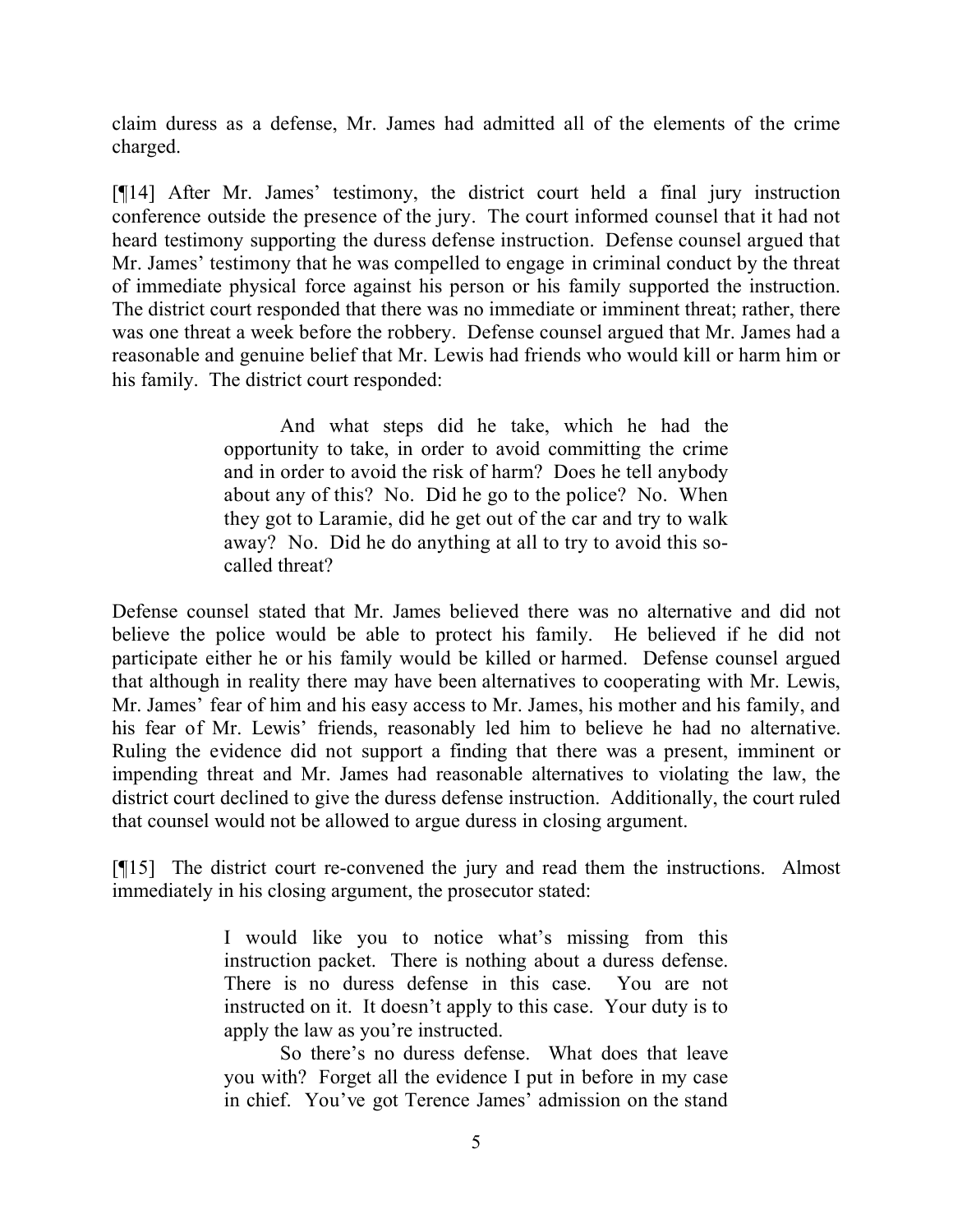that he participated in the robbery on January 1, 2013, here in Laramie. You've got his admission that he was present during the robbery; that a gun was used, and they robbed that clerk at gunpoint.

The prosecutor concluded his remarks by saying:

[Mr. James] participated in that robbery. That's what he told you. That's why he should be convicted. Duress is not a defense in this case. . . .

[¶16] After deliberating for almost an hour, the jury submitted the following question to the court: "Does the law allow us to consider duress?" Over defense counsel's continuing objection, the district court answered the question, "No." Eighteen minutes later, the jury returned a verdict finding Mr. James guilty of the crime of accessory before the fact to the crime of aggravated robbery. The district court sentenced Mr. James to serve five to ten years in prison with credit for 362 days served in pre-adjudication confinement. Mr. James timely appealed from the judgment and sentence.

### **STANDARD OF REVIEW**

[¶17] The failure to give an instruction on the law related to a theory of defense is a due process issue, which this Court reviews *de novo*. *Nelson v. State*, 2010 WY 159, ¶ 13, 245 P.3d 282, 285 (Wyo. 2010).

### **DISCUSSION**

[¶18] This Court has said:

Due process requires the trial court to give a correct instruction to the jury that details the defendant's theory of the case. *Blakely v. State*, 474 P.2d 127, 129 (Wyo.1970). The instruction must sufficiently inform the court of the defendant's theory and must be supported by competent evidence. *Bouwkamp v. State*, 833 P.2d 486, 490 (Wyo.1992). A theory of the case is more than a comment on the evidence that tells the jury how to consider the evidence. *Ellifritz v. State*, 704 P.2d 1300 (Wyo.1985). Fundamentally, the instruction must in the first instance be a proper theory of the case, or theory of defense, instruction. That is, the offered instruction must present a defense recognized by statute or case law in this jurisdiction. *Bouwkamp*, 833 P.2d at 490.

. . . .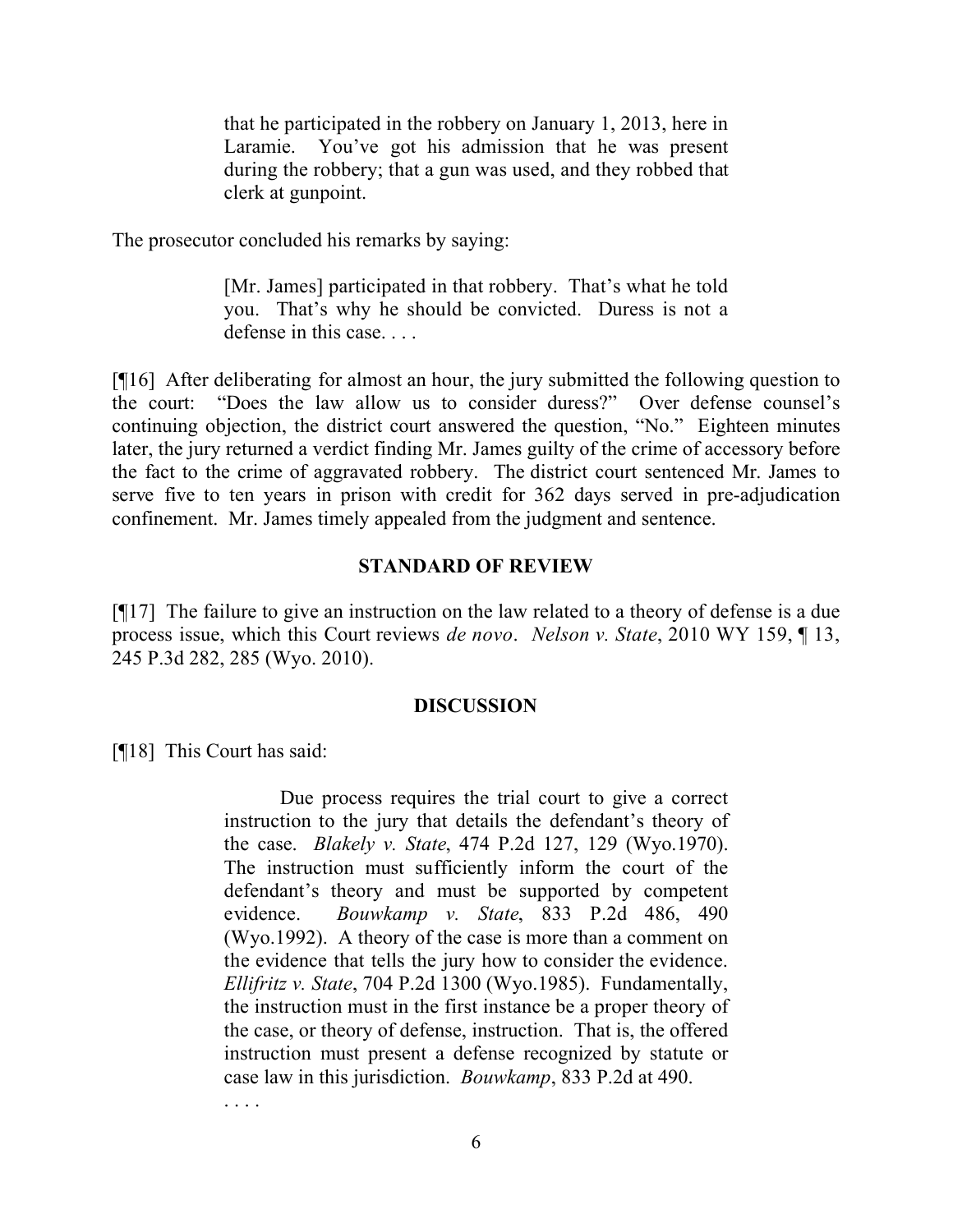Any competent evidence is sufficient to establish a defense theory even if it consists only of testimony of the defendant. *Best v. State*, 736 P.2d 739, 745 (Wyo.1987). We view the evidence in a light favorable to the accused and the accused's testimony must be taken as entirely true to determine if the evidence is competent. *Duckett v. State*, 966 P.2d 941, 944 (Wyo.1998). Even if the court deems the evidence to be weak, or unworthy of belief, the instruction must be given if a jury could reasonably conclude the evidence supports the defendant's position. *Id*.

*Nelson*, ¶ 14, 245 P.3d at 285-286, citing *Iseli v. State*, 2007 WY 102, ¶ 10, 160 P.3d 1133, 1136 (Wyo. 2007). Instructions not based on the evidence, however, can be properly refused. *Id*.

[¶19] In Wyoming, duress has been recognized as a defense to criminal charges, other than a charge of taking the life of an innocent person. *Campbell v. State*, 999 P.2d 649, 659 (Wyo. 2000), citing *Amin v. State*, 811 P.2d 255, 260 (Wyo. 1991). Duress must be present, imminent or impending, and of such a nature so as to induce a well-grounded fear of death or serious bodily harm if the otherwise criminal act is not done. *Id*. The defendant has the burden of demonstrating the elements of the defense. *Id*.

[¶20] In *Amin*, 811 P.2d at 256, two prison inmates were convicted of aggravated assault and kidnapping after they forcibly seized two prison employees and held them captive. They claimed prison conditions were such that they were under duress and coerced into acting as they did and had no other recourse. This Court upheld the district court's refusal to give a duress defense instruction because the instruction misstated the law and the defendants presented no evidence they (a) were faced with a specific threat of death or substantial bodily injury in the immediate future; (b) did not have time to complain to the authorities, or any such complaint would have been futile; and (c) had no opportunity to resort to the courts to redress their grievances. *Id*.

[¶21] In *Campbell*, the defendant was charged with child endangerment after she failed to take her three year old daughter to the doctor for treatment of second and third degree burns the child sustained over eighteen percent of her body while left alone with the defendant's boyfriend. *Id*. at 654. When the defendant arrived home and observed the burns, she left the child with a babysitter and went out with her boyfriend to play darts at a bar. *Id*. At trial, the boyfriend testified that he had been physically abusive to the defendant for years, and although she wanted to take the child to the hospital, he believed she went to the bar to avoid angering him. *Id*. at 655. The defendant testified that she had a long history of abuse by her brother, stepfather and her boyfriend and, at the time of her daughter's injuries, she feared for herself and her daughter if she refused to go with her boyfriend. *Id*.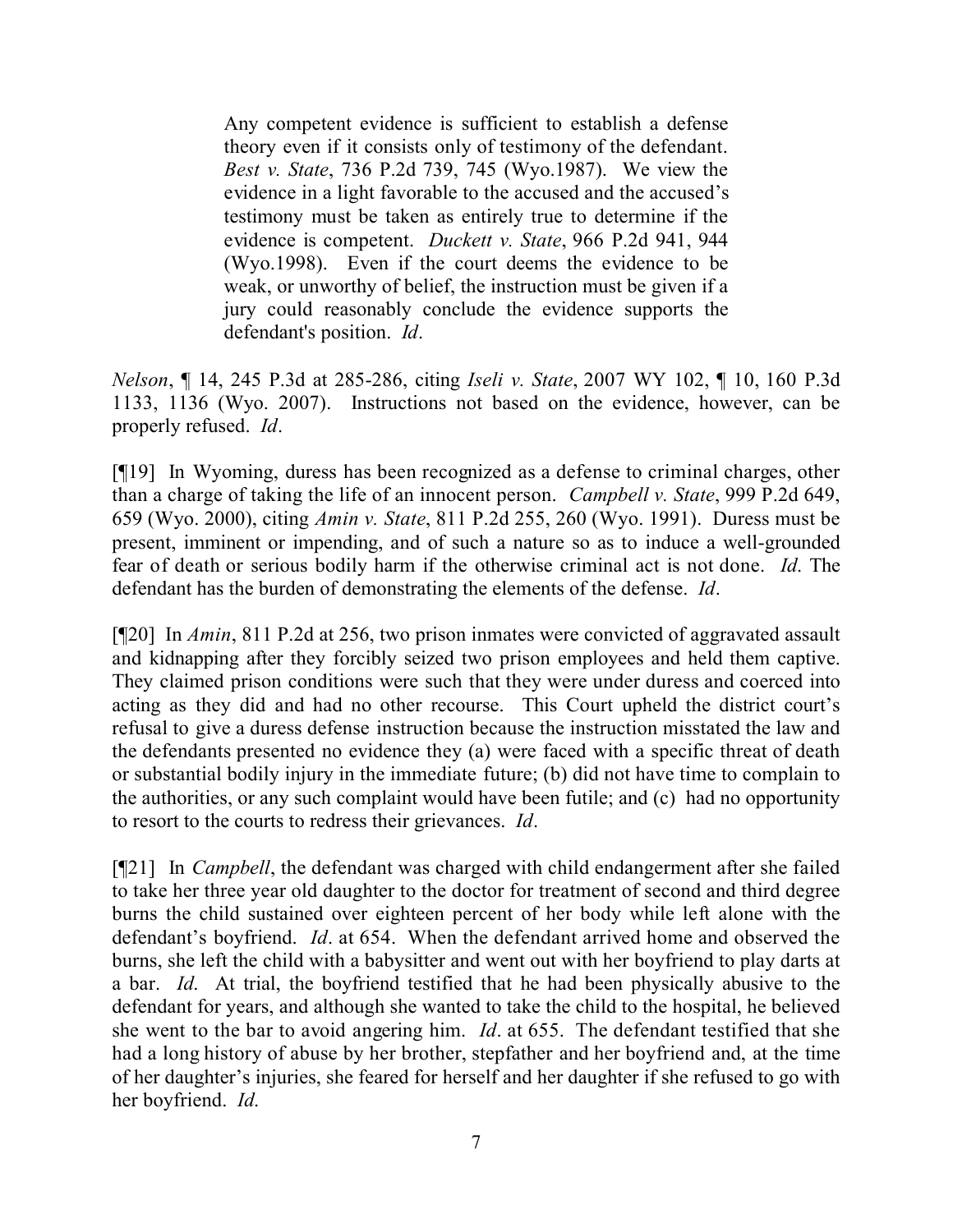[¶22] Defense counsel requested a jury instruction on the defense of duress and coercion and the district court denied the request, finding no evidence of imminent bodily harm. *Id*. at 659. On appeal, the defendant claimed she should have been allowed to present the defense because the abuse she had suffered caused her to believe she was in imminent danger of harm if she did not leave her daughter and go with her boyfriend. *Id*. at 660. She likened her situation to that of a battered woman raising self defense as an affirmative defense, which is specifically allowed by Wyo. Stat. Ann. § 6-1-203(b). This Court concluded the battered woman statute applies only when a person is charged with a crime involving the use of force against another and asserts she acted in self-defense, and the statute did not apply in the context of a child endangerment charge. *Id*.

[¶23] This Court then considered whether the defendant had established the elements of the common law defense of coercion and duress; that is, whether she presented evidence that she faced present, imminent or impending death or serious bodily injury if she stayed and cared for the child. We said:

> The evidence established that others were present in the house at the time Campbell made her decision and did not witness Campbell's refusing to play darts or witness Boyer's [sic] threatening Campbell if she cared for her child. Campbell made no attempt to seek medical advice, take her daughter to the hospital, dress her in loose clothing, or give her medications either for pain or to prevent infection. Campbell testified that she recognized that the burns were extensive and serious and required medical care, and she decided not to seek medical care because her past abuse caused her to realize that she would provoke Boyer. We agree with the district court that this record does not establish that she faced present, imminent or impending death or serious bodily harm, and the district court did not err in refusing to give her defense instruction.

*Id*.

[¶24] *Amin* and *Campbell* are distinguishable from Mr. James' case. In neither case did the defendants present evidence of an actual direct threat of physical harm before they committed the criminal act. In contrast, Mr. James testified that a week before the Laramie robbery, after he told Mr. Lewis he wanted nothing to do with him, Mr. Lewis held a gun to his head and told Mr. James that he would do what Mr. Lewis wanted him to do or Mr. Lewis would harm his family. Then, after driving to an unknown location in Laramie rather than to the liquor store as he had said, Mr. Lewis retrieved a gun from the glove compartment and told Mr. James to follow his lead. Viewing this evidence in the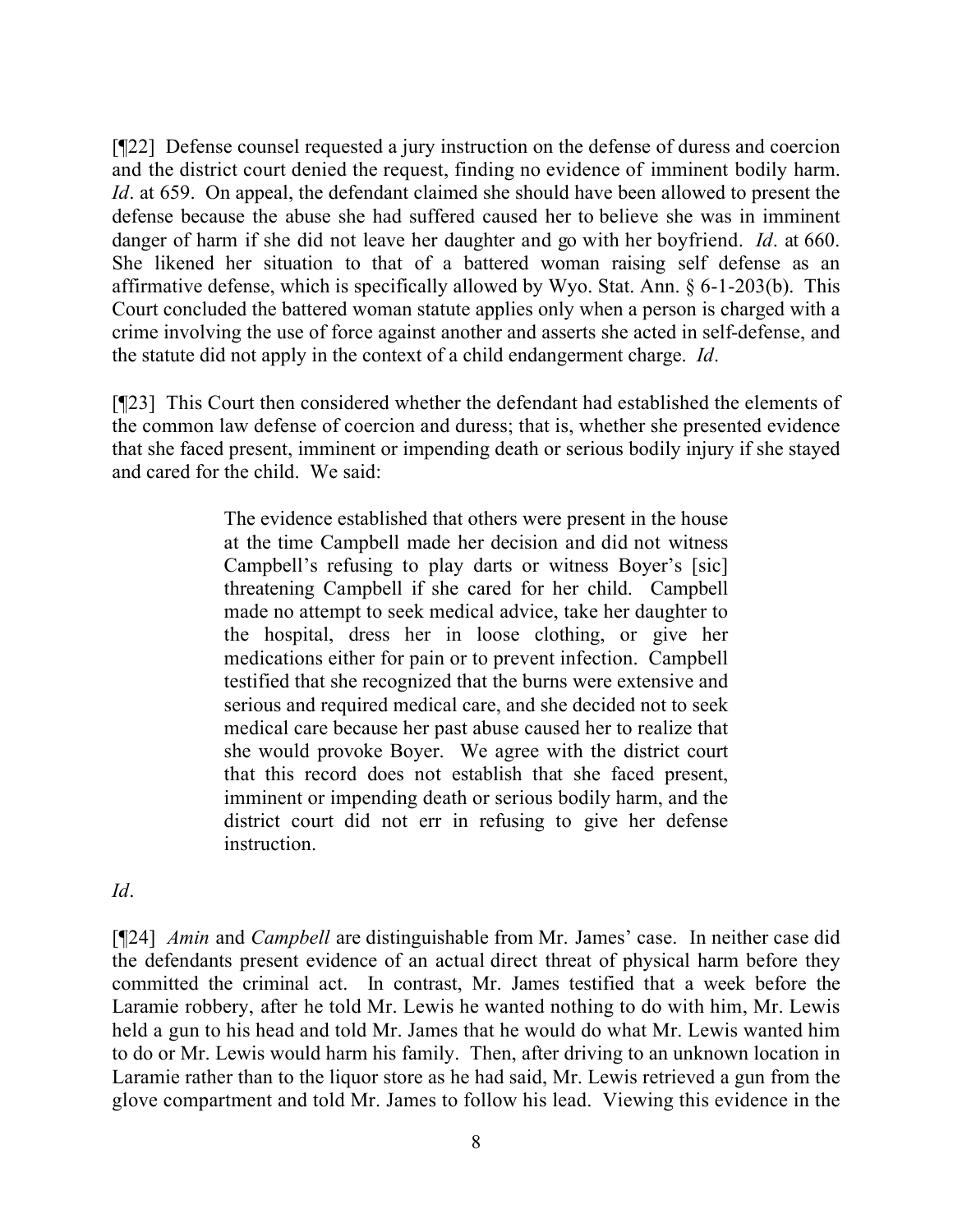light most favorable to Mr. James and accepting his testimony as true as we are required to do, we conclude a jury could reasonably have concluded that on the night of the robbery Mr. James faced a present, imminent or impending threat of such a nature as to induce a well-grounded fear of death or serious bodily harm if he did not do what Mr. Lewis said.

[¶25] In concluding otherwise, the district court found there was no threat on the night of the Laramie robbery; rather, the only threat occurred a week earlier. We disagree. Mr. James was unarmed and alone in a different town with a man whom he had seen behave violently, who was armed with a gun and who a week earlier had held the gun to his head and threatened to harm his family if he did not do what he was told. These facts were sufficient to establish a jury question as to Mr. James' duress defense.

[¶26] The district court also found that Mr. James was not entitled to the duress defense instruction because he failed to show that he had no reasonable legal alternative to committing the robbery. In *Campbell*, we did not consider whether the defendant had a reasonable legal alternative to endangering her child because we concluded there was no immediate, imminent or impending threat. In *Amin*, 811 P.2d at 261, the Court concluded that in addition to failing to present evidence of a threat, the defendants failed to present evidence showing they had no reasonable alternative to seizing and holding the prison employees. To the contrary, the evidence showed they had access to the state and federal courts and had previously availed themselves of the prison grievance system with favorable results. *Id*.

[¶27] In the present case, the district court concluded Mr. James had several opportunities to avoid involvement in the Laramie robbery.

> He could have gone to the police. He could have told his mother about it. He could have simply refused and walked away.

> [T]here was plenty of reasonable legal alternatives to violating the law. He had every opportunity to refuse to do so. And he had every opportunity to avoid the harm that was allegedly threatened a week earlier.

[¶28] We do not agree that a reasonable alternative on the night of the Laramie robbery was to walk away. Again, Mr. James was not armed and Mr. Lewis was armed with a gun and had threatened harm previously if Mr. James did not do as he said. Viewing this evidence in a light favorable to Mr. James and taking it as entirely true, we conclude that a jury reasonably could have believed that when Mr. Lewis and Mr. James arrived in Laramie on the night of the robbery Mr. James had no reasonable alternative but to accompany Mr. Lewis into the motel where he committed the robbery.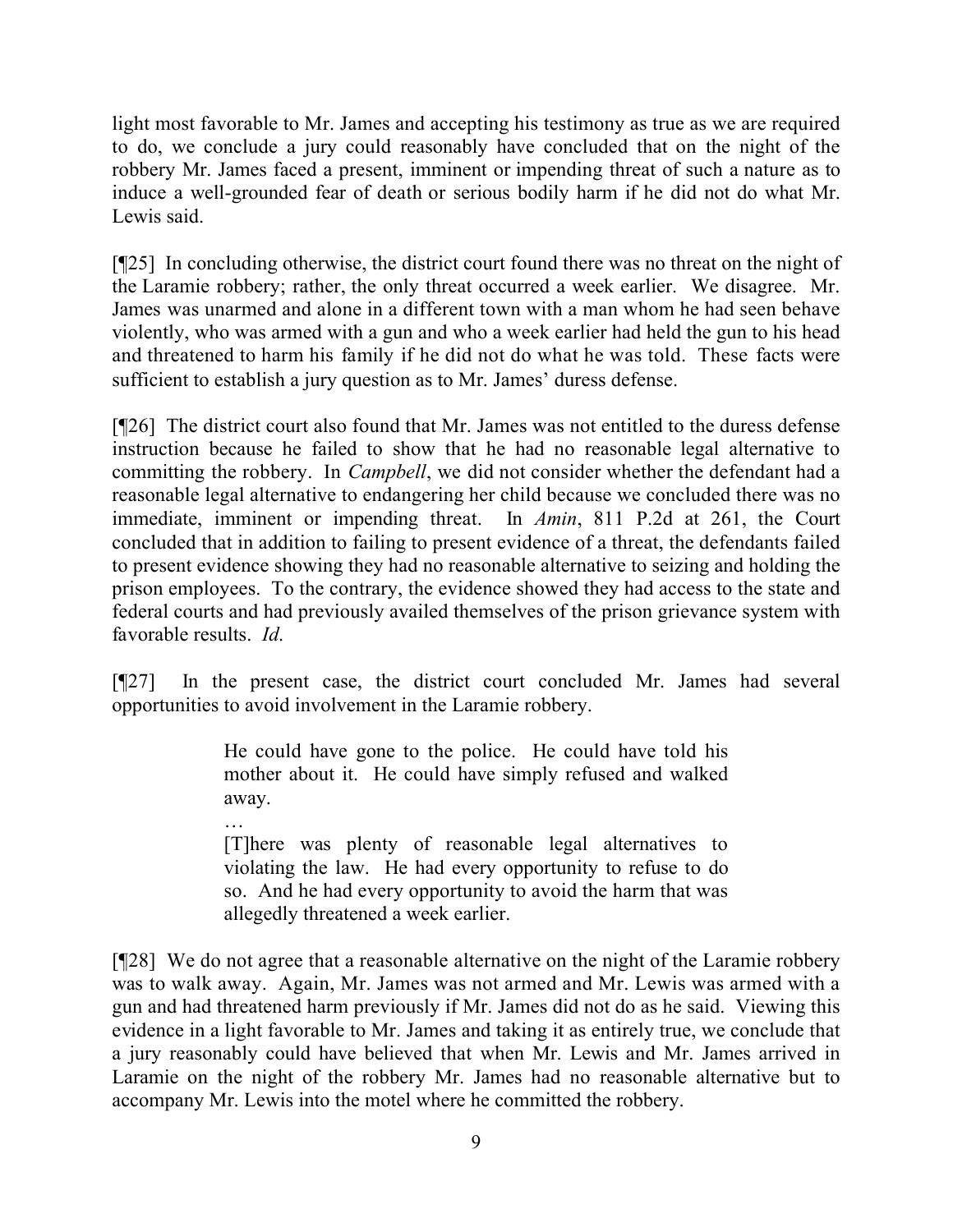[¶29] In the week leading up to the Laramie robbery, Mr. James was not in Mr. Lewis' presence for significant periods of time. He testified that he spent some nights with his girlfriend rather than at his own home with Mr. Lewis and his mother. The district court concluded that if he had gone to the police during that time, he could have avoided involvement in the Laramie robbery. Mr. James testified that he did not go to the police because he did not know if he was being watched by Mr. Lewis and his friends and because he had gone to police for help before to no avail.

[¶30] An overwhelming majority of courts have held that, as a matter of law, a defendant who has the opportunity to avoid committing a crime, either by contacting police or otherwise removing himself from a threatening situation, cannot seek to excuse his criminal conduct by claiming to have acted under duress. 2 Robinson, *Criminal Law Defenses* § 177, 2014 Supp., 162. *See also* 2 Lafave, *Substantive Criminal Law*, 2d Ed., § 9.7(b), 78 (A defendant may lose his defense of duress if he does not take advantage of a reasonable opportunity to escape, where that can be done without exposing himself unduly to death or serious bodily injury); 1 A.L.R.  $4<sup>th</sup>$  481 Criminal Law – Defense – Coercion  $\S$  2(a) 465 (2013) (Duress cannot be invoked as a defense by one who has a reasonable opportunity to avoid doing the act without exposure to death or serious bodily harm). *See also* 40 A.L.R.2d 908 (2014) Coercion, compulsion, or duress as a defense to criminal prosecution and cases cited therein. Thus, in *U.S. v. Alicea*, 837 F.2d 103 (2d Cir. 1988), the court held the duress defense was properly stricken where the defendants, who claimed they had been kidnapped at gun point, raped or threatened with rape and forced to act as drug couriers, did not take steps to extricate themselves from the situation when they were separated from their captors. Similarly, in *People v. Speer*, 255 P.3d 1115 (Colo. 2011), the court concluded the duress defense was not available where the defendant was at various times completely out of the presence of the person who had threatened him. Finally, in *U.S. v. Castro-Gomez*, 360  $\overline{F}$ .3d 216 (1<sup>st</sup> Cir. 2004) the court held the defendant did not have a duress defense where two days after being coerced to participate in an attempted drug importation, he met his coercers at the same place as before and was again coerced into participating in illegal activity. The court stated that a reasonable person would have foreseen the likelihood that the invitation to meet the coercers pertained to drug transportation, would not have gone to the meeting and would have summoned law enforcement.

[¶31] Applying the rationale from these other jurisdictions, it could be concluded that a reasonable person in Mr. James' position would either have gone to the police or taken other steps to extricate himself from Mr. Lewis after being threatened at gunpoint. Mr. James' explanation as to why he did not go to the police or take other action between the first and second robberies may be insufficient to show that he had no opportunity to avoid the Laramie robbery. On the other hand, Mr. James had no way of knowing that rather than going to get alcohol, Mr. Lewis would drive to Laramie and rob a motel. Given the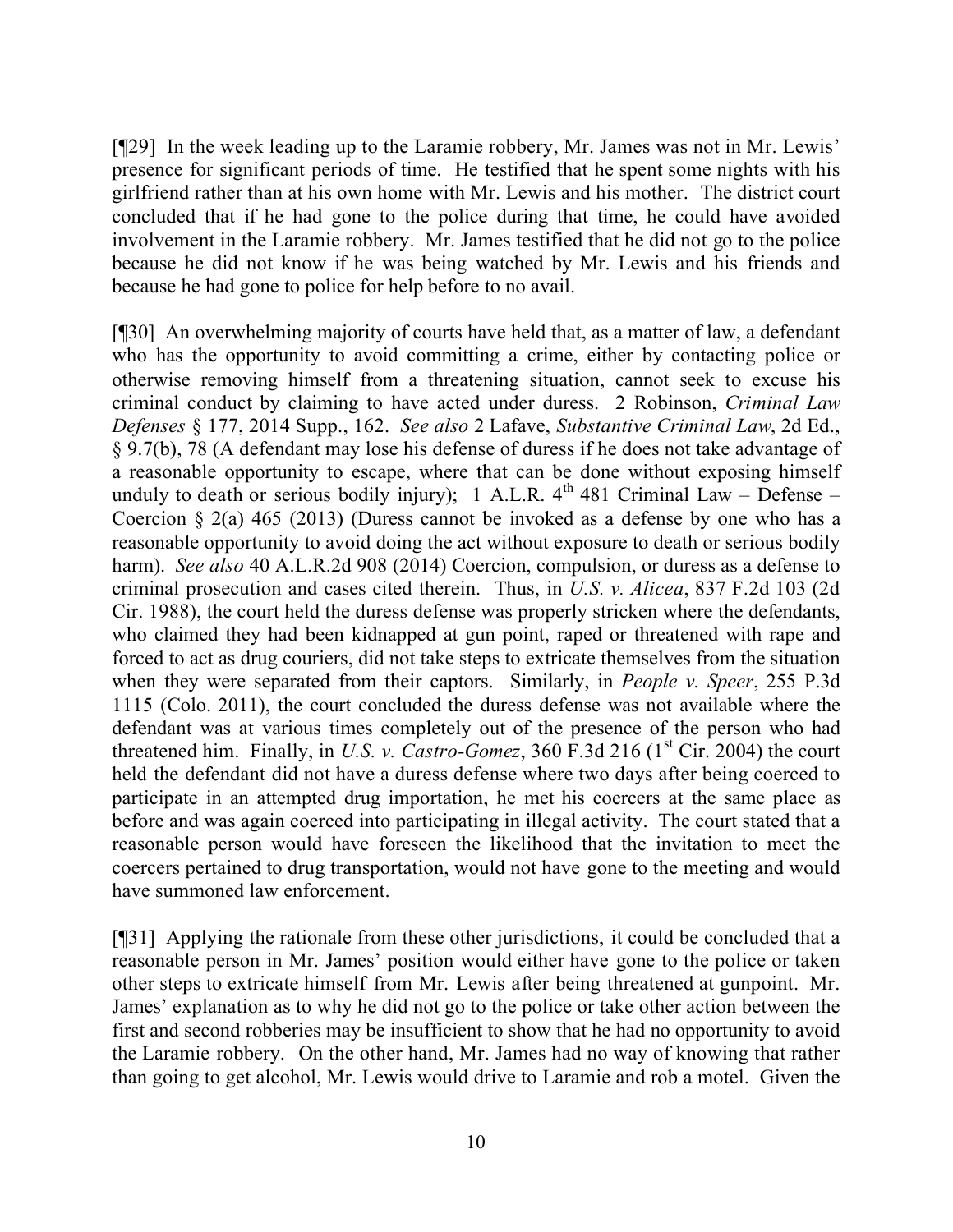evidence presented in this case, the defendant was entitled to a jury determination as to whether he had a reasonable opportunity to avoid the crime.

[¶32] The issue of whether the evidence presented a jury question is a close call; however, two facts support the conclusion that the trial was simply not fair. First, by the time the district court ruled that it would not give the duress defense instruction, the defense had already been presented to the jury through defense counsel's opening statement and Mr. James' testimony. Because his defense was based entirely on duress, Mr. James had admitted the elements of the crime charged. Although the district court had told defense counsel the instruction would only be given if the evidence supported it, that warning was not sufficient under these facts to ensure Mr. James' right to a fair trial. The sufficiency of the evidence to support the instruction needed to be tested before the defense presented its case.

[¶33] Second, the jury asked during deliberations whether it could consider duress. When the district court answered, "No," the jury was left with no alternative but to convict Mr. James. Under these circumstances, Mr. James did not receive a fair trial and we must reverse the conviction and remand the case for a new trial.

[¶34] The federal courts have adopted a pre-trial procedure for cases involving a duress defense.

> When a defendant has indicated that he will seek to present a duress defense to the jury and the government seeks to preclude such evidence as legally insufficient, "it is appropriate for [the] court to hold a pretrial evidentiary hearing to determine whether [the] defense fails as a matter of law." *United States v. Paul,* 110 F.3d 869, 871 (2d Cir. 1997). The burden at such a hearing is on the defendant to present some evidence on each of the elements of the defense. *See*, *e.g.*, *United States v. Jaswal,* 47 F.3d 539, 544 (2d Cir. 1995) (per curiam). If the court finds that the defendant's evidence is insufficient as a matter of law to establish an element of the duress defense, the court may preclude the defendant from presenting evidence of that defense to the jury. *See*, *e.g.*, *United States v. Bailey,* 444 U.S. 394, 416, 62 L. Ed. 2d 575, 100 S. Ct. 624 (1980*)*; *United States v. Villegas,* 899 F.2d at 1343.

*U.S. v. Lizalde*, 38 Fed. Appx. 657, 659-660 (2nd Cir. 2002). *See also U.S. v. Bakhtiarii*, 913 F.2d 1053, 1075 (2<sup>nd</sup> Cir. 1990). Had this or a similar procedure been utilized before trial in the present case, the defense would have known before trial that the district court would not give the duress defense instruction and would not have relied on it as its sole